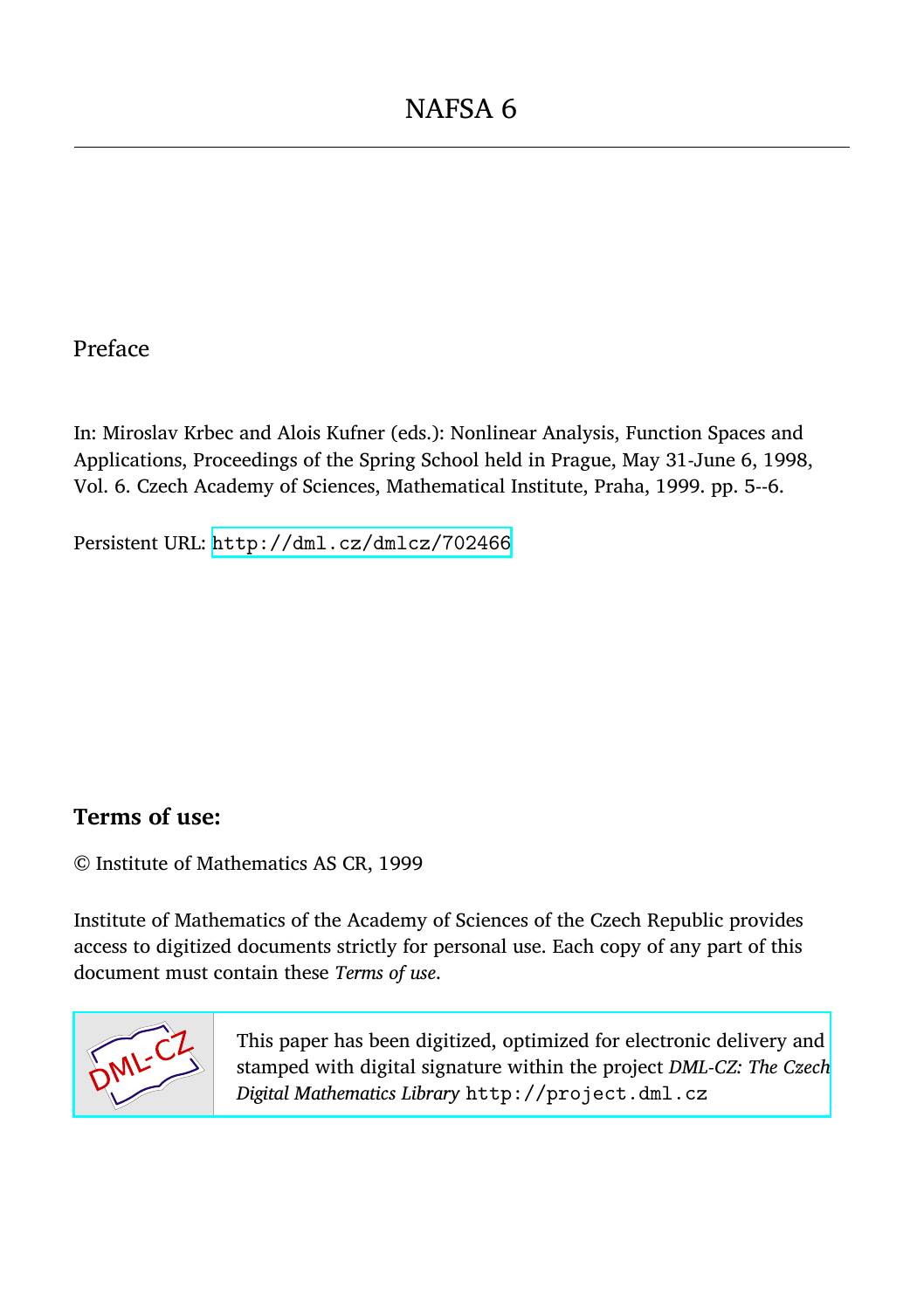## Preface

Since 1978 the Mathematical Institute of the Academy of Sciences of the Czech Republic has been organizing in four years period, and in collaboration with other Czech institutions, the International Spring Schools

## Nonlinear Analysis, Function Spaces and Applications.

This sixth Spring School was organized in collaboration with the Czech University of Agriculture and was held at its campus in the northern outskirts of Prague. We want to thank to numerous members of the University staff for their friendly attitude to the School.

This volume contains contributions of all the eight invited speakers: V. I. Burenkov, F. Cobos, A. Cianchi, V. Maz'ya, L. Pick, H. Triebel, I. E. Verbitsky, and W. P. Ziemer. The electronic version of the Proceedings will be available at the URL http://www.emis.de/proceedings.

The list of short communications as well as the list of participants can be found at the end of this volume. The total number of participants was 92, they came from Argentina (1), Belgium (1), Canada (1), Czech Republic (17), Finland (7), France (1), Georgia (3), Germany (8), India (1), Italy (7), Japan (3), Poland (4), Portugal (1), Romania (1), Russia (6), Singapore (1), South Africa (1), Spain (17), Sweden (4), United Kingdom (2), USA (5).

The Organizing Committee consisted of P. Gurka (Czech University of Agriculture), M. Krbec, A. Kufner (Chairman), B. Opic, L. Pick, J. Rákosník (all Mathematical Institute), and A. Nekvinda (Czech Technical University).

We believe that this volume will be a useful up-to-date survey and a re flection of development of topics covered by the last Spring School.

We would also like to thank to Ms E. Hlavičková from the Mathematical Institute in Prague for her help during the preparation of this volume.

The 1998 Spring School took place twenty years after the first one in this series and this round number is a good occasion to recall the foregoing five Schools, which were organized at various places in the Czech Republic:

- $1978 -$ Horní Bradlo  $1982 - P$ ísek  $1986$  - Litomyšl  $1990 -$ Roudnice nad Labem
- $1994 -$ Prague.